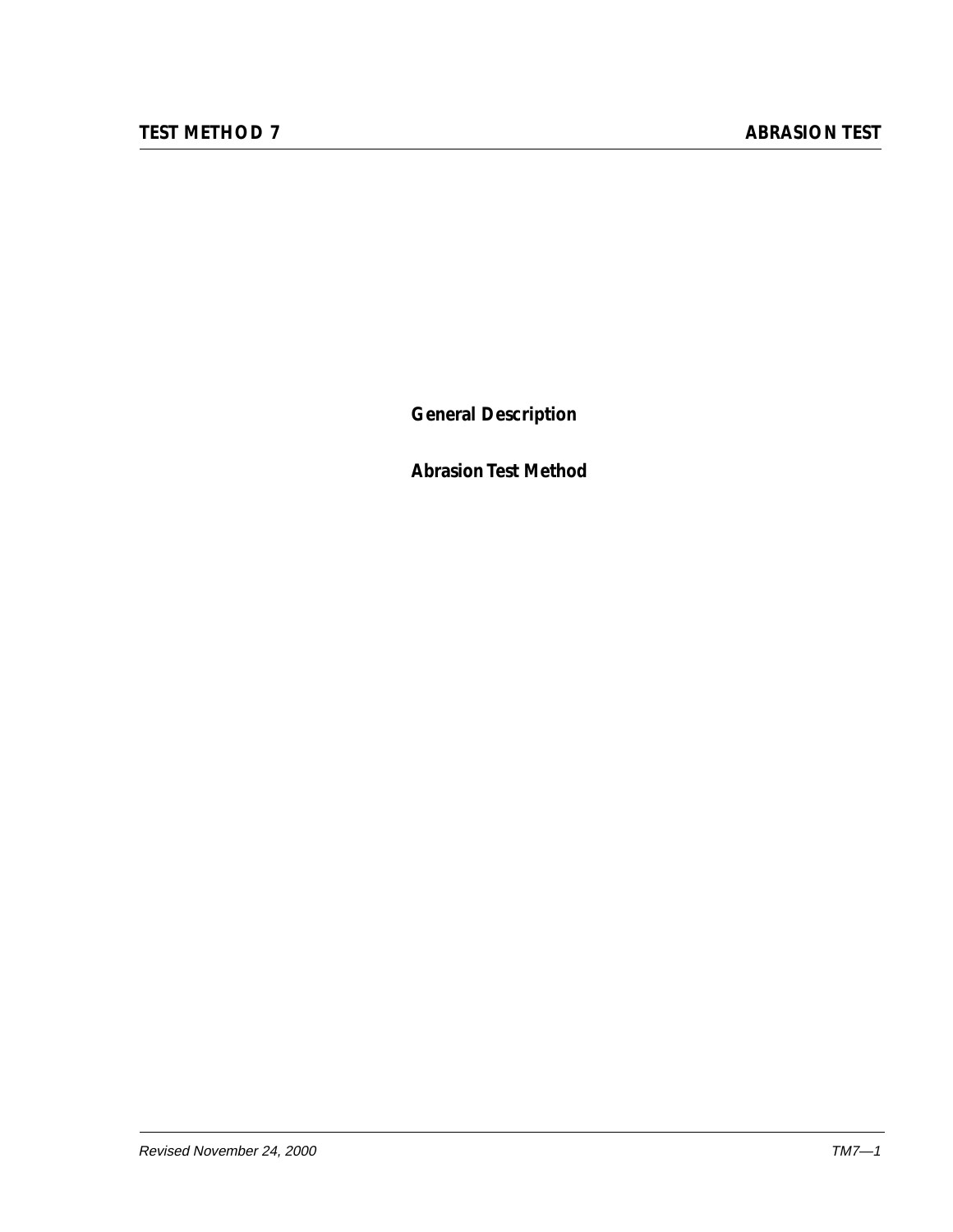# **TEST METHOD 7** ABRASION TEST

## **General Description**

The objective of the abrasion test is to screen out products that might cause excessive wear to the pumps at airtanker bases due to their abrasiveness.

Two aluminum plates are set up parallel with a 0.020 inch (0.05 cm) gap and submerged in a bath of the fire retardant. The top plate is then rotated at 1800 rpm for 50 hours.

The plates are precisely measured before and after the test, to an accuracy of 0.001 inch (0.0025 cm). The maximum wear on the disk and wear plate are added together.

The combined wear on the wear plates shall not be in excess of 0.010 inches (0.025 cm) after testing.

## **Abrasion Test Method**

A disc and a wear plate made of 2024-T3 aluminum are used to determine abrasion characteristics of the mixed retardant. The disc is 4.00 + 0.01 inches (10.16 cm) in diameter and has a thickness of at least 5/16 inch (0.3125 inch) (0.7938 cm) at the center. See figures 7.1 and 7.2. The thickness is uniform to a tolerance of +0.001 inch (0.0025 cm). To avoid a low-pressure area near the center, the disc has two 3/8-inch (0.95 cm) holes drilled through. The holes are located on a 1.25-inch (3.18 cm) diameter circle, concentric with the disc outer diameter. The wear plate is similar to the disc (including the 3/8-inch [0.95 cm] diameter holes) except that it is rectangular and has dimensions of 4.02 inch by 5.0 inches (10.21 cm by 12.7 cm).



Figure 7.1—Disc and wear plates.



Figure 7.2— Measuring thickness.

- a. Thickness is precisely measured in several places on the disc and plate, and recorded with reference to the location of the measurement prior to, and immediately after testing, to the nearest 0.001 inch (0.0025 cm). See figure 7.2.
- b. A retardant tank and wear plate holding fixture is mounted on a milling machine which is used to rotate the disc and provides a means to precisely set the gap between the disc and wear plate. See figure 7.3.



Figure 7.3—Abrasion test stand.